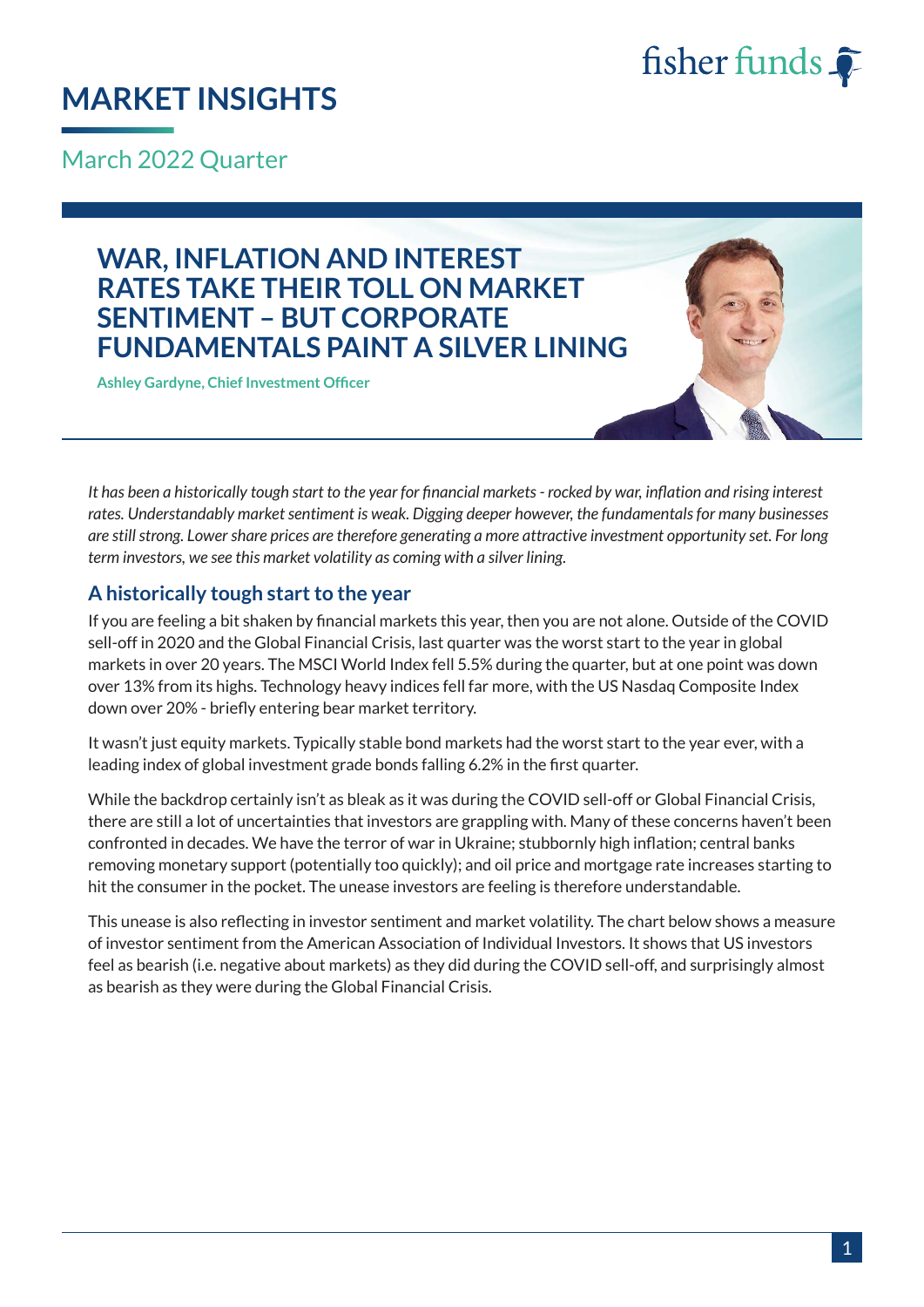

#### **Sentiment check: Investors are as bearish as during the Covid sell-off**

**Source:** *American Association of Individual Investors*

With this backdrop of bleak headlines and turbulence, it was also a tough quarter for our portfolios. But you will also hear from our portfolio managers about the underlying fundamentals of the companies in our portfolios. We are long term investors, and fundamentals are what drives share prices over the long term. After speaking with our companies, analysing their results, and reviewing our investment cases, we remain confident in our companies and their ability to grow and deliver strong results in the years ahead.

#### **Focusing on fundamentals is critical when markets are volatile**

While the inflationary environment poses near-term challenges, companies and consumers so far seem to be muddling through. The fundamentals may be better than the headlines suggest.

Taking a large economy like the US for example, unemployment is low and debt levels have come down a lot over the last decade. This puts the consumer in a good position to manage higher interest rates and inflation. We see evidence of this in consumer spending, travel and leisure data – which is still strong (although it may moderate in the coming quarters). Likewise corporate profitability is rebounding from its COVID-driven slump and looks set to continue growing. US corporate earnings grew 30% in the final quarter of 2021 and are expected to grow by approximately 15% in 2022.

Zooming in closer we also see this strength in our portfolio companies. Taking the largest active positions in our equity portfolios as an example, we see strong growth prospects for the year. Mainfreight continues to deliver strong organic growth while delivering record profitability metrics. Xero has seen its growth accelerate in recent quarters, all while improving its underlying profitability and investing significantly in building its capabilities. Similar trends are at play with logistics software solutions provider WiseTech, the largest active position in the Australian equity portfolio. In our Select international equity portfolio, Alphabet (Google) and Meta Platforms (Facebook) will also grow revenues at double-digit organic rates this year, as they continue to capitalise on the structural growth in digital advertising. Looking at the underlying fundamentals of our portfolio companies provides us with confidence in the outlook.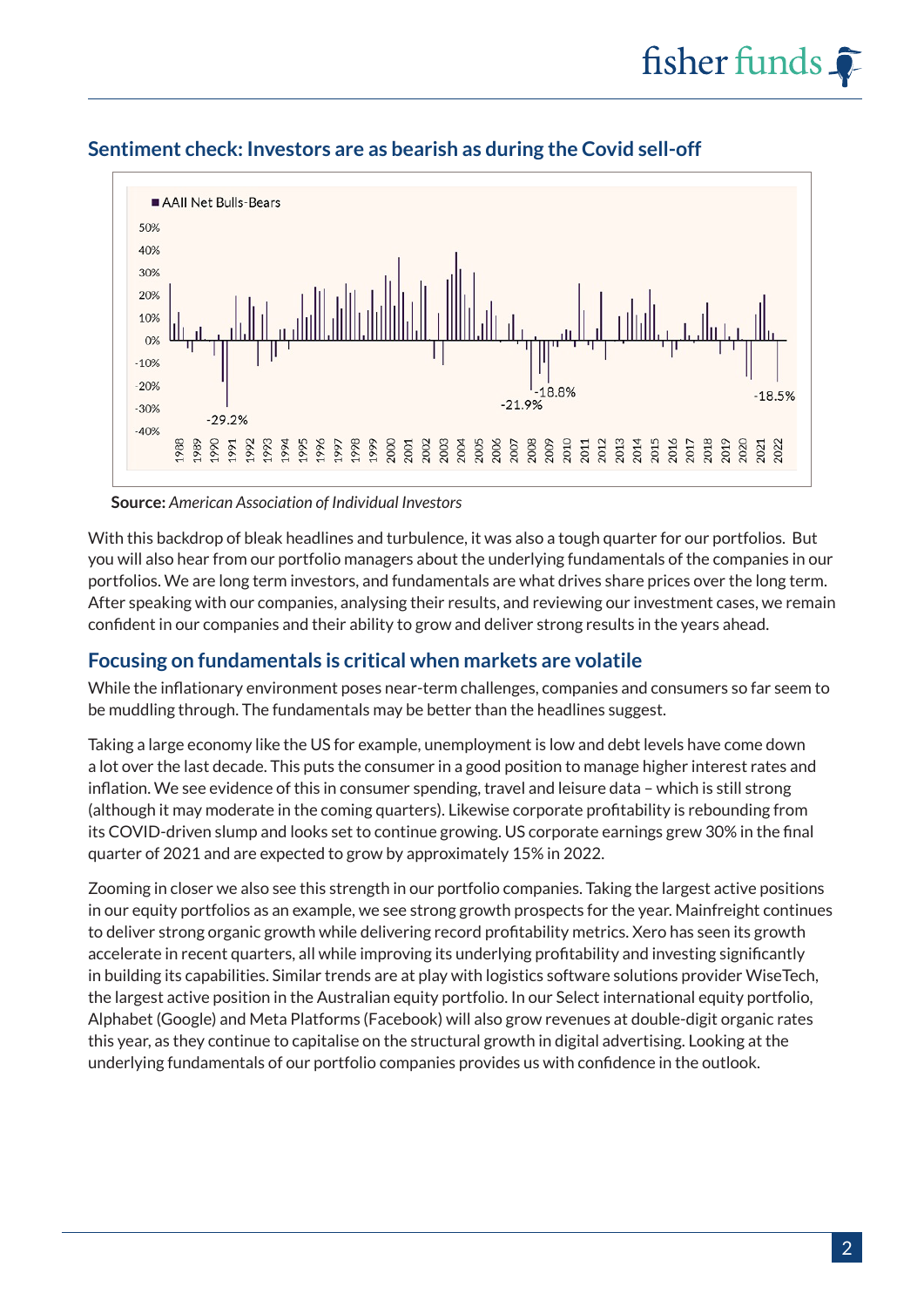In the short-term markets can be driven by sentiment, but fundamentals are what matter over the long term. Share prices and markets ultimately follow earnings, as can be seen from the chart below..



**Source:** *Bloomberg*

#### **Every cloud has a silver lining**

After the recent market correction, we believe the investment opportunity set has improved. Prices are lower, for some companies materially so, while fundamentals for many companies are still strong. As a result, we feel better about the outlook and prospective returns of the portfolios. We are also finding what we believe are attractive new investment opportunities.

As you will read in the individual fund updates, our teams have been actively repositioning portfolios. For example, in the Select International Fund we have recently made new investments in Salesforce, Netflix and Microsoft. In our Australian Equity Fund, we have recently invested in the global hearing implant market leader, Cochlear. And in relation to New Zealand equities, the team has used this market volatility to add to our positions in Summerset and Xero.

While the press headlines may be gloomy, it is a good time to reflect on the lessons we all learnt during the Global Financial Crisis and the COVID sell-off. You want to be buying when sentiment is negative, and when the list of market worries is long. This storm too shall pass.

Ashley Gardyne, **Chief Investment Officer**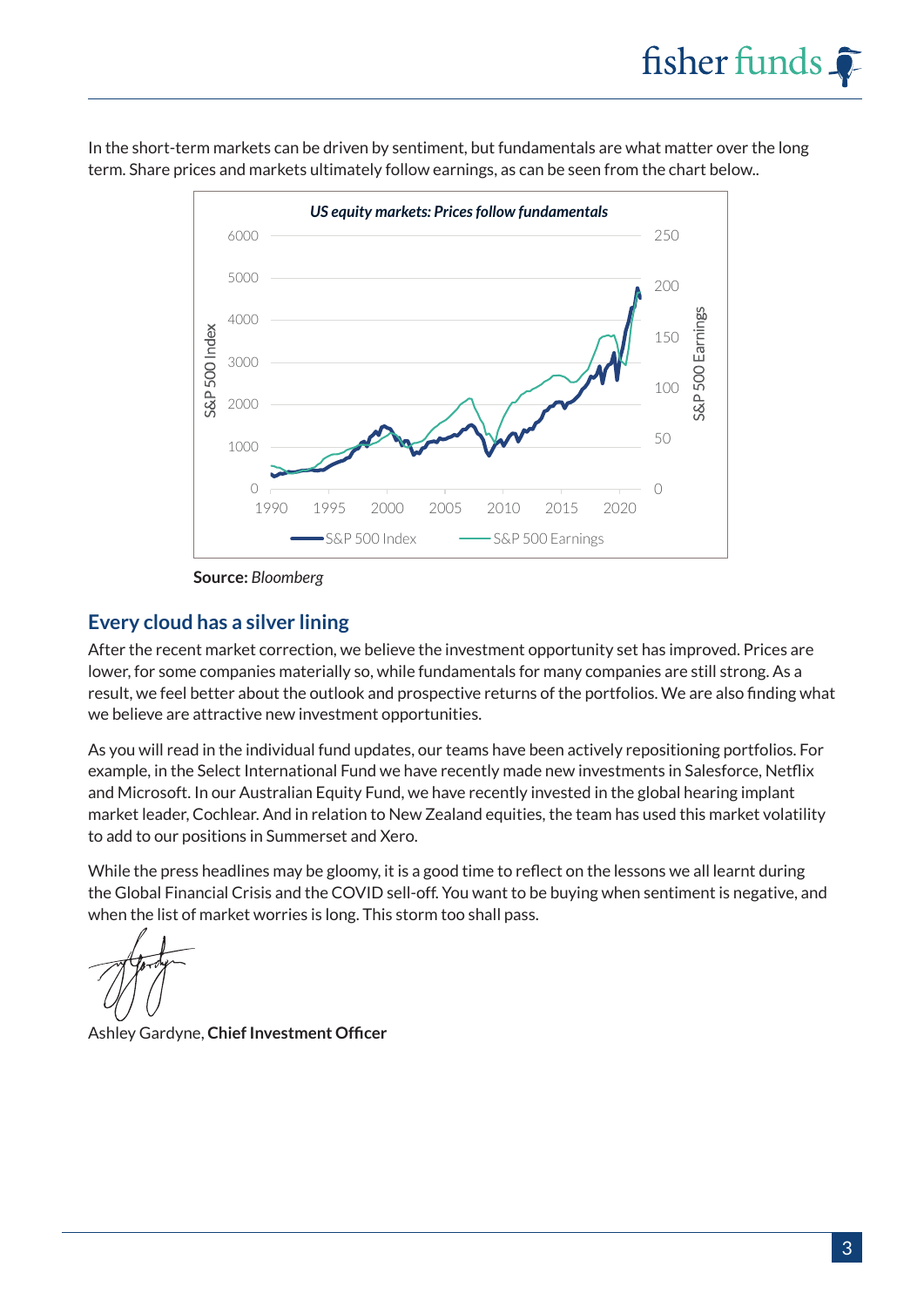### **NEW ZEALAND EQUITIES**

**Sam Dickie, Senior Portfolio Manager**



## **We continue to back quality growth companies**

*During the March quarter the stock market behaved like a voting machine, tallying up which stocks were more popular than others. But we continue to bank on companies that will prove their real value over time.* 

The American economist Benjamin Graham was one of the great investing minds. A key principle of his was that in the short run, the stock market is like a voting machine, tallying up which stocks are popular and unpopular. In the long run, the market is like a weighing machine, assessing the real value of a company.

Unfortunately, during the last quarter, with interest rates rising sharply, our high-quality growth portfolio proved unpopular. At times like this, we ask ourselves three questions. Why the poor performance? What are we doing about it? What have we learned?

#### **Rising interest rates prompted a market move away from growth stocks**

During the quarter's reporting season, most of our companies reported better-than-expected results and maintained a solid outlook.

The key factor behind the poor performance was sharply rising interest rates on the back of stubborn inflation. At the end of last year, the market was expecting the US Federal Reserve to raise interest rates twice in the upcoming 12 months. Today, the market is expecting ten rate hikes in the upcoming 12 months!



The market implied number of US interest rate hikes in the next 12 months **Source:** *Bloomberg; Morgan Stanley; Fisher Funds*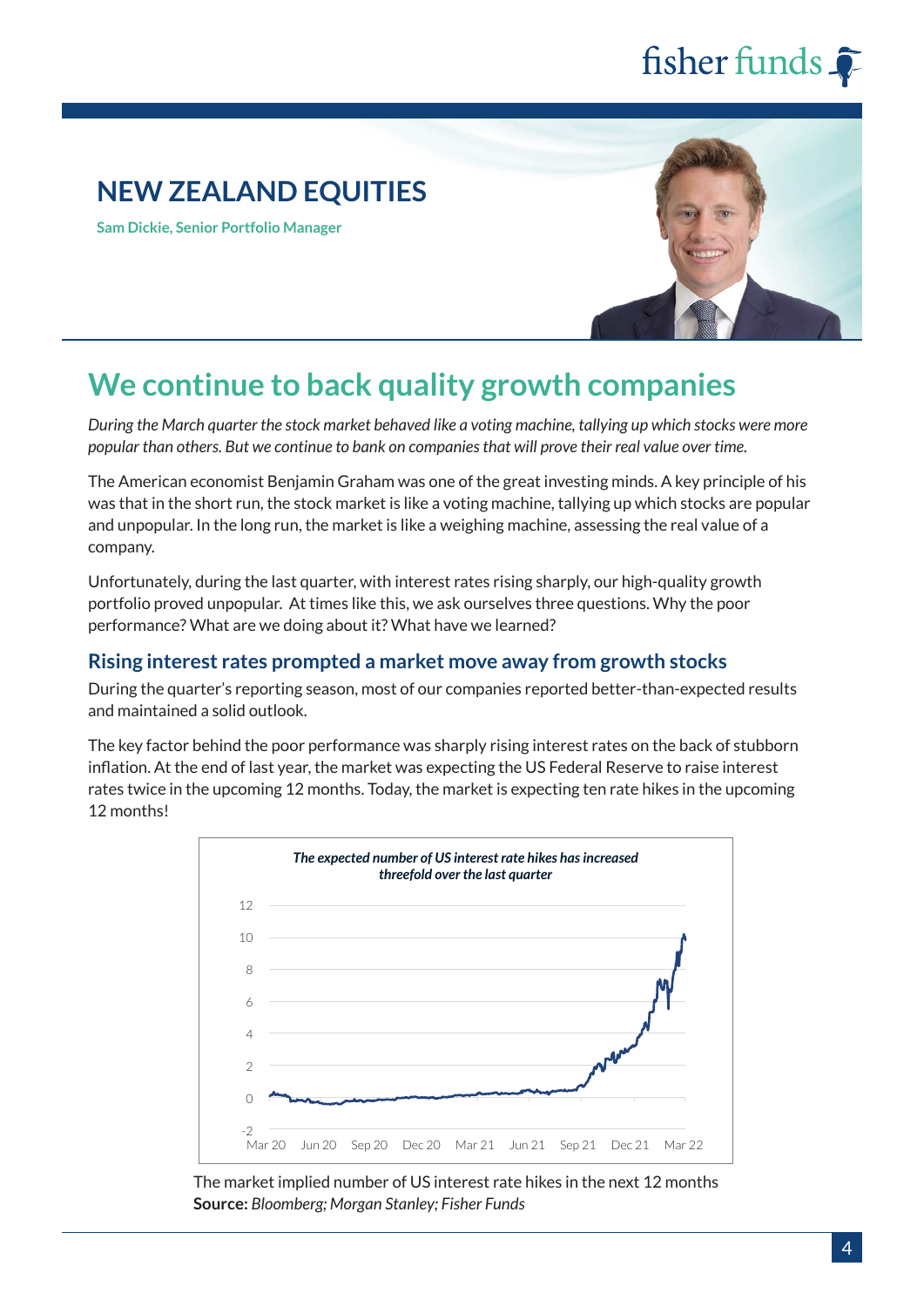The pace of interest-rate moves was bad for share markets generally as it reduced the value investors place on future cash flows. It also resulted in the outperformance of defensive companies like utilities, and cyclical companies –like energy and banks – over quality growth companies for the first time in a while. Defensive and cyclical companies typically have narrower moats and shorter growth runways.

#### **We've examined our investments – and added to stocks with attractive valuations**

As long-term investors, we constantly review our portfolio companies and question whether anything has changed the width of the moat, the length of the growth runway, or the quality of the management team. And we scrutinise inflationary pressures on costs and the extent to which our companies can use their pricing power to maintain profit margins.

For most of our companies, nothing has changed. Cost inflation is present but hasn't got worse since late last year. Logistics or supply chains remain disrupted but haven't got worse. Our companies are putting through price increases to offset inflation.

The good news is we are starting to see more attractive valuations in the portfolio. That is a function of both the price falls and the continued earnings growth of these companies.

We have started to deploy cash into the most attractive opportunities where our assessment of the investment hasn't changed or the long-term picture hasn't altered, but the stock price has fallen sharply. We have bought shares in Xero, Summerset and Fisher & Paykel Healthcare for example.

#### **Portfolio update – still heading in the right direction**

Despite the poor price performance, the companies in the New Zealand portfolio had an encouraging reporting season.

Most of the companies' results or trading updates beat expectations. We are always on high alert for any deterioration in the outlook, especially if it relates to underlying demand. That wasn't the case. The handful of companies that fell short of expectations were either directly affected by COVID – for example, travel companies – or deliberately cautious because of the uncertain macro environment.

Our largest position, Mainfreight, illustrated a common theme: lacklustre share price performance despite a positive update and continued progress against its long-term agenda. It provided a trading update to the end of January, the first 43 weeks of its fiscal year. Profit growth was ahead of expectations. The company is seeing a continuation of tailwinds in its international freight forwarding division. It also continues to execute well in transport and warehousing, taking further market share and improving efficiency and margins.

Infratil performed well. The company started the year by reporting an increase in the valuation of Canberra Data Centres, its largest asset. At its investor day in February, Infratil announced strategies for two of its investments which we expect to add value in the short-to-medium term. Vodafone is investigating the sale of a stake in its mobile phone towers business. Renewable electricity developer, Longroad Energy, is looking for a co-investment partner which will allow it to pursue a much bigger growth trajectory than previously indicated.

Auckland Airport's share price rallied late in the quarter as the New Zealand Government accelerated the removal of border restrictions and isolation requirements. These have been a key barrier to people booking flights, and we expect demand for travel to increase as a result.

Software companies Xero, Vista, Serko, and Pushpay were drags on the quarter's performance. The Xero share price was very weak during the quarter on no material developments, similar to software companies globally. We think the weakness relates to macro factors versus company specific risks and increased our target weighting during the quarter.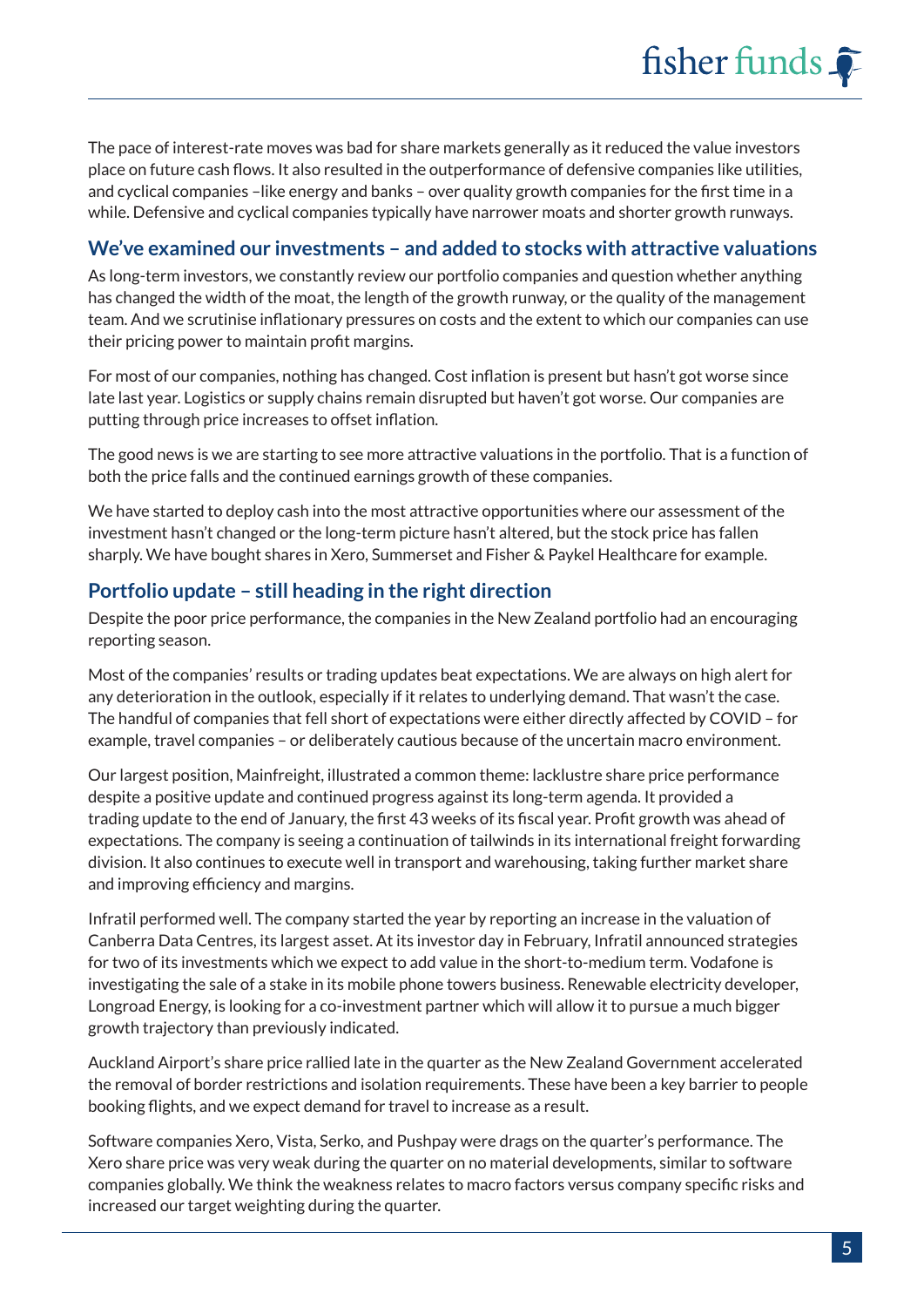

Fisher & Paykel Healthcare updated investors on expected revenue for the year to March 2022 which was around 10% short of expectations in the second half. This was due to a sharp slowdown in sales of hardware and consumables in its hospital division because of the lower severity of the Omicron COVID variant. This was likely exacerbated by high stock levels in the US. We have seen apparent demand over short periods vary significantly since the onset of COVID in conjunction with waves of COVID patients and associated stocking and destocking. The company continues to see signs that the larger installed base of its hardware is well utilised in the absence of COVID related demand, which we expect will drive stronger consumables sales over time.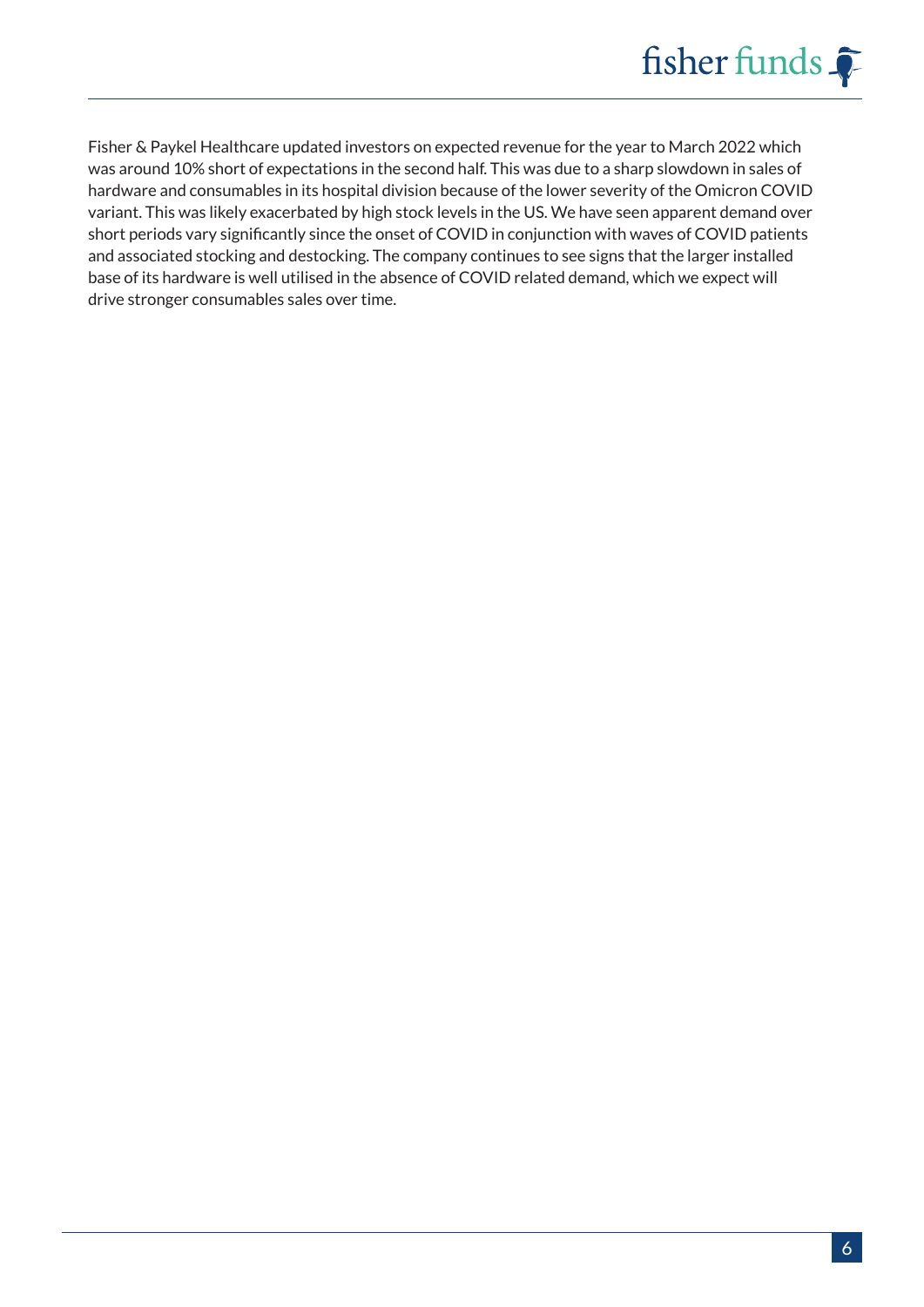## **AUSTRALIAN EQUITIES**

**Robbie Urquhart, Senior Portfolio Manager**



## **A tough quarter, but volatility creates opportunities**

*It has been a tough start to 2022. But we've taken advantage of volatile markets and the wide spread of share price movements during the quarter to make portfolio changes. We remain enthusiastic about the future for our portfolio companies.* 

Much of this weak performance occurred in January. The portfolio rebounded in March, helped by a strong earnings season from our companies and an improvement in market sentiment. But it was not enough to offset the negative start to the year.

#### **A move away from high-growth sectors hurt our relative performance**

Inflation concerns and hawkish central bank rhetoric globally contributed to interest rates rising sharply at the start of the year. These concerns were magnified by the war in the Ukraine, which drove energy and commodity prices higher. The 10-year Australian government bond rate rose from 1.67% to 2.84% over the course of the quarter.

These factors lifted the energy and materials sectors, along with the banks – that benefit from rising interest rates – leading the ASX200 Index higher. Investors gravitated to these sectors and sold companies in the high growth information technology and healthcare sectors. Companies in these sectors fell substantially. We do not have any materials or energy companies in our portfolio and this divergence in performance across sectors hurt our relative performance.

#### **We have increased our weighting in some companies and added two new ones**

Some of our portfolio companies are also facing headwinds but on the whole, they are performing well operationally. We have sought to capitalise on this sell-off in share prices by increasing our weighting in some of our high-quality businesses at these lower valuations. And we were delighted to add two new companies to the portfolio.

Periods of share market volatility and poor performance can be unsettling. However, over longer time horizons, our investment process has stood our investors in good stead.

As always, we remain focused on investing in high quality, growing companies with durable competitive positions in their industries. These businesses tend to grow their earnings under their own steam. They're less susceptible to boom-bust cycles that we see with commodities, and which lie outside of any one company's control. They typically have pricing power which helps protect their profitability in both inflationary and deflationary environments. These characteristics are, in the longer term, reflected in their share price performance.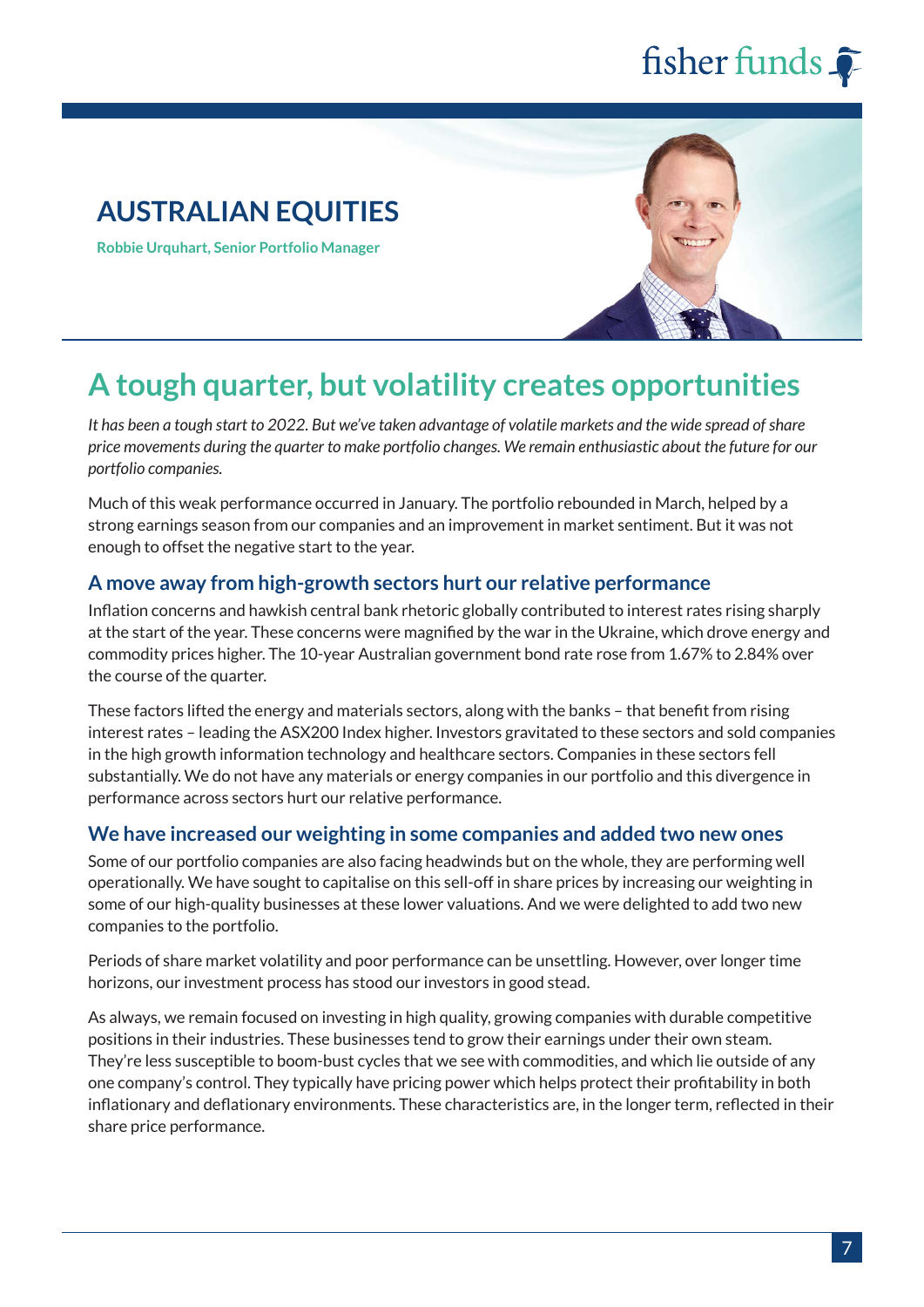#### **Portfolio companies continue to deliver good operational results**

PWR Holdings (+10.0% in A\$) was one of our best performing companies in Q1. It reported strong growth across all its divisions and is benefitting from the return of motor racing competitions that had previously been suspended due to COVID. It has also started some long-awaited luxury car contracts. And its research and development is bearing fruit with its emerging technology division growing sales by +40% in the period.

Our bank shareholdings have also done well: Westpac (+13.5%), National Australia Bank (+12.2%), CBA (6.6%) and ANZ (+0.3%). Rising interest rates should boost their interest margins, adding to profit growth. However, the competitive environment, and the impact of rising rates on bad debt charges, may dampen the benefits for banks.

Despite all posting strong financial results, REA (-18.7%), Carsales (-15.6%) and SEEK (-8.3%) all fell during the March quarter. SEEK grew core Australian revenues +72% as hiring conditions rebounded from the pandemic and also raised its full year earnings guidance. REA and Carsales likewise delivered strong results with the latter delivering revenue growth of +21.8% in the year, with strong contribution from all key divisions.

Several of our high growth companies including Fineos (-47.7%), Nanosonics (-36.9%) and Audinate (-24.9%) had particularly weak share price performance. Each business has been impacted by company specific factors. Fineos has been slower winning new customers than expected – partly because of COVID disruption. Supply chain disruption has impacted availability of silicon chips for Audinate's products. And Nanosonics has decided to distribute its key disinfection products into the US itself rather than rely on a third-party distributor. This switch in distribution will negatively impact its sales for a few months.

These factors may persist in the near term, but we believe they'll eventually fade away. The longer-term outlook for these companies is sound.

#### **Taking advantage of opportunities presented by divergent share price performance**

We like the prospects of our technology, healthcare and classified advertising businesses. Following the share price sell-off at the start of the year, their valuations looked attractive.

In contrast, our financial services companies, having performed relatively better, were closer to fair value in our view. They also intrinsically have less scope to grow earnings relative to these tech/online and healthcare companies.

We therefore reduced our weighting in the banks and also reduced our Sonic Healthcare weighting (as the benefits from COVID testing start to recede alongside the pandemic).

We used the money from these sales to add to the likes of CSL, Nanosonics, SEEK, REA Group, Next DC, Fineos, oOH!Media and Domino's.

#### **Cochlear and Xero are two great new additions to our portfolio**

The share market volatility resulted in the share prices of Cochlear and Xero falling approximately 30- 40% respectively from recent highs. This provided us with a great opportunity to add both high quality businesses to our portfolio.

Cochlear supplies implants and devices to over 60% of all people globally who are treated for profound hearing-loss. It has a dominant market position. Cochlear is solving a significant unmet need that is expected to continue to underpin the long-term growth of the business. Testing for severe hearing loss at birth is well established in developed markets. But testing is still nascent in developing markets. This offers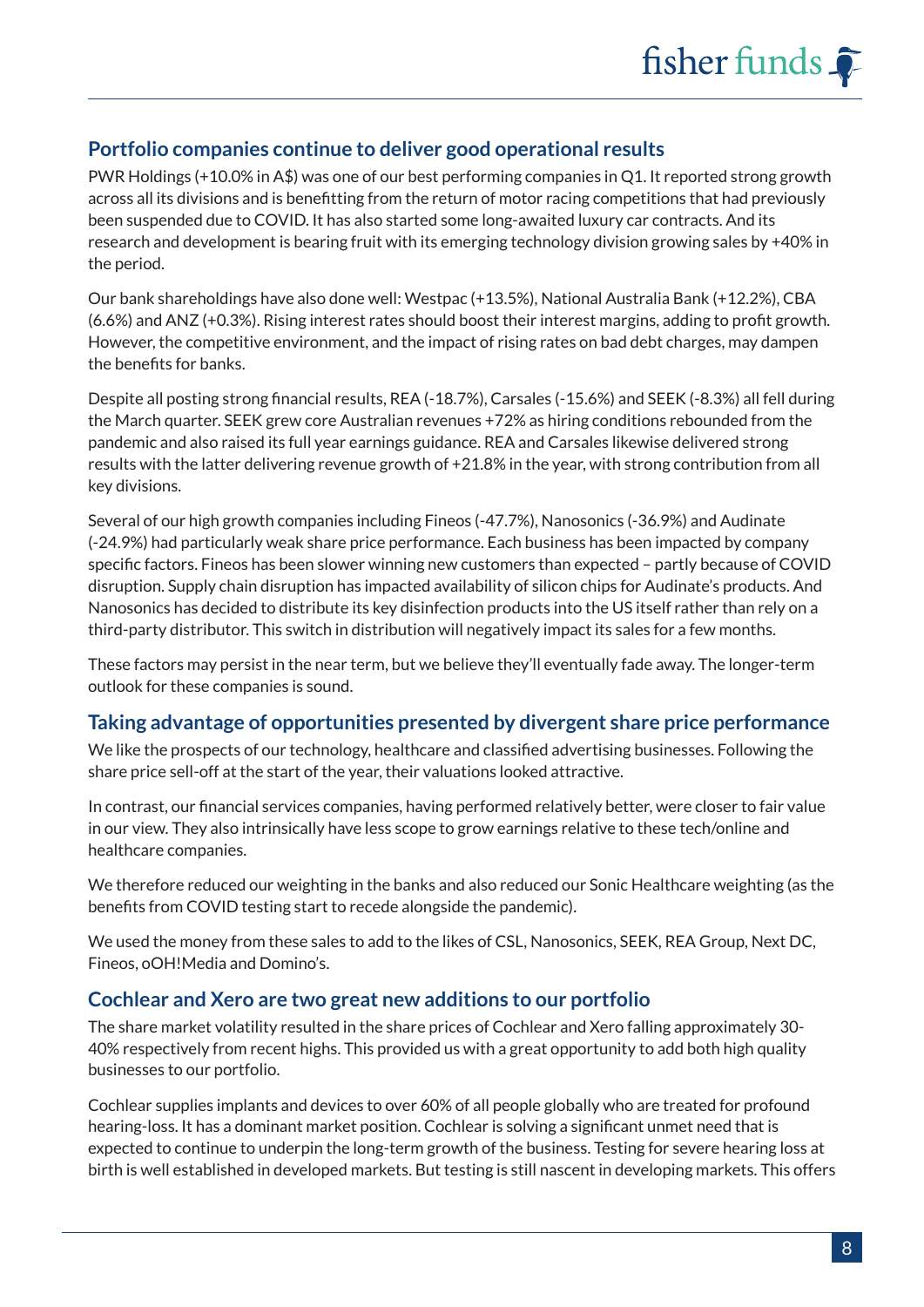Cochlear opportunity to grow. Also, it is estimated that less than 3% of adults who would benefit from a Cochlear implant have received one. An increasing number of studies also suggest that severe hearing loss in adults exacerbates the onset of dementia and other illnesses. So, the adult market is another large untapped opportunity for Cochlear.

Founded in New Zealand, and listed on the ASX, Xero has developed a dominant position in supplying small and medium sized businesses in Australia and New Zealand with accounting software. It has a substantial and strongly growing presence in the UK as well as an emerging presence in North America and other selective countries around the world. Businesses across the globe are being encouraged to complete tax returns and regulatory filings online – and many will use software like Xero's to do this. This structural change to regulation adds to Xero's substantial growth prospects.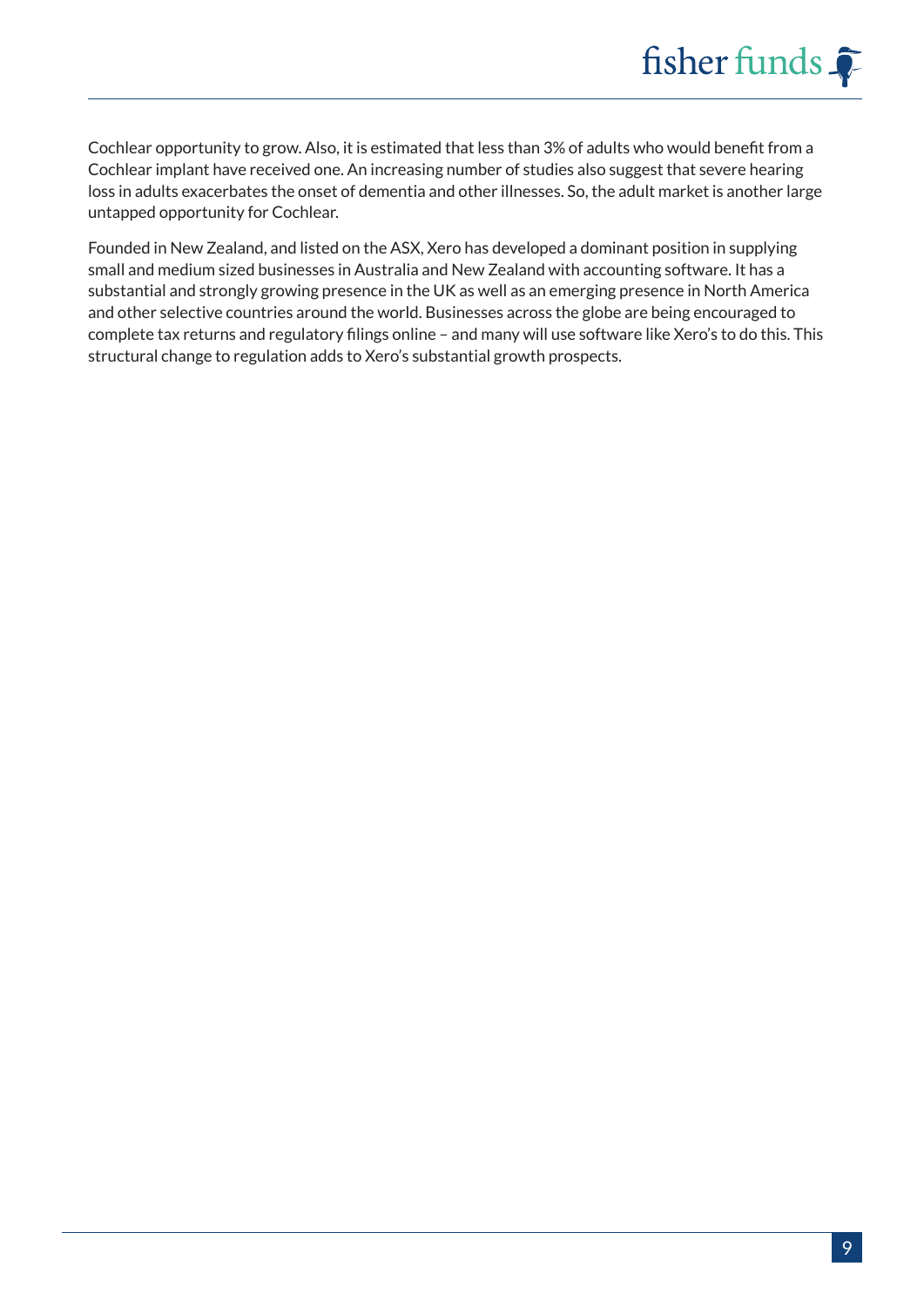### **SELECT INTERNATIONAL EQUITIES**

**Ashley Gardyne, Senior Portfolio Manager**



## **Global turbulence framed a tough first quarter**

*It was a tough, turbulent quarter with most global markets falling as Russia invaded Ukraine, inflation increased, and a cycle of interest rate hikes got underway. Growth sectors such as tech and consumer discretionary bore the brunt of the sell-off.*

What a difference a quarter makes. After a strong end to 2021, the start of this year has been dominated by market declines and increased volatility as investors grapple with a more uncertain outlook. Russia's invasion of Ukraine has exacerbated existing inflationary pressures – both are major commodity producers – and increased expectations for a more aggressive hike in interest rates.

#### **Investors moved away from growth stocks and embraced cyclicals**

The combination of commodity inflation and rising interest rate expectations has also driven a rotation out of growth stocks, with more cyclical sectors such as banks and resources leading performance after years of sluggishness. The MSCI World Growth Index declined 10% this quarter, compared with a 1% decline in the more cyclical MSCI World Value Index.

High growth and unprofitable tech names were hit particularly hard - as seen in the ARK Innovation ETF that invests in secular growth companies and was down 30% for the quarter.

#### **Market turbulence has created pockets of opportunity**

While economic data is holding up, there is some deterioration on the margins. Consumer sentiment has declined as higher prices and interest rates start to hurt what was an otherwise healthy consumer, with US unemployment back to pre-pandemic levels and wage growth at historic highs. Corporates are cautiously optimistic despite the headwinds from input cost inflation and ongoing supply chain concerns, and earnings estimates for the major indices continue to rise.

The indiscriminate swings in the market are creating pockets of investment opportunity, as high-quality companies get sold-off alongside their more speculative counterparts. We have taken advantage of this dynamic to add three new names to the portfolio.

#### **Performance was driven partly by overreactions to news from Meta and PayPal**

While the Select International Equity Fund has materially outperformed its benchmark over the medium and long-term, we do expect that there will be periods of underperformance from time to time. That said, we are disappointed at the level of underperformance this quarter. In addition to the wider rotation out of growth stocks, our underperformance was driven by what we believe is the markets' overreaction to disappointing results from Meta Platforms and PayPal.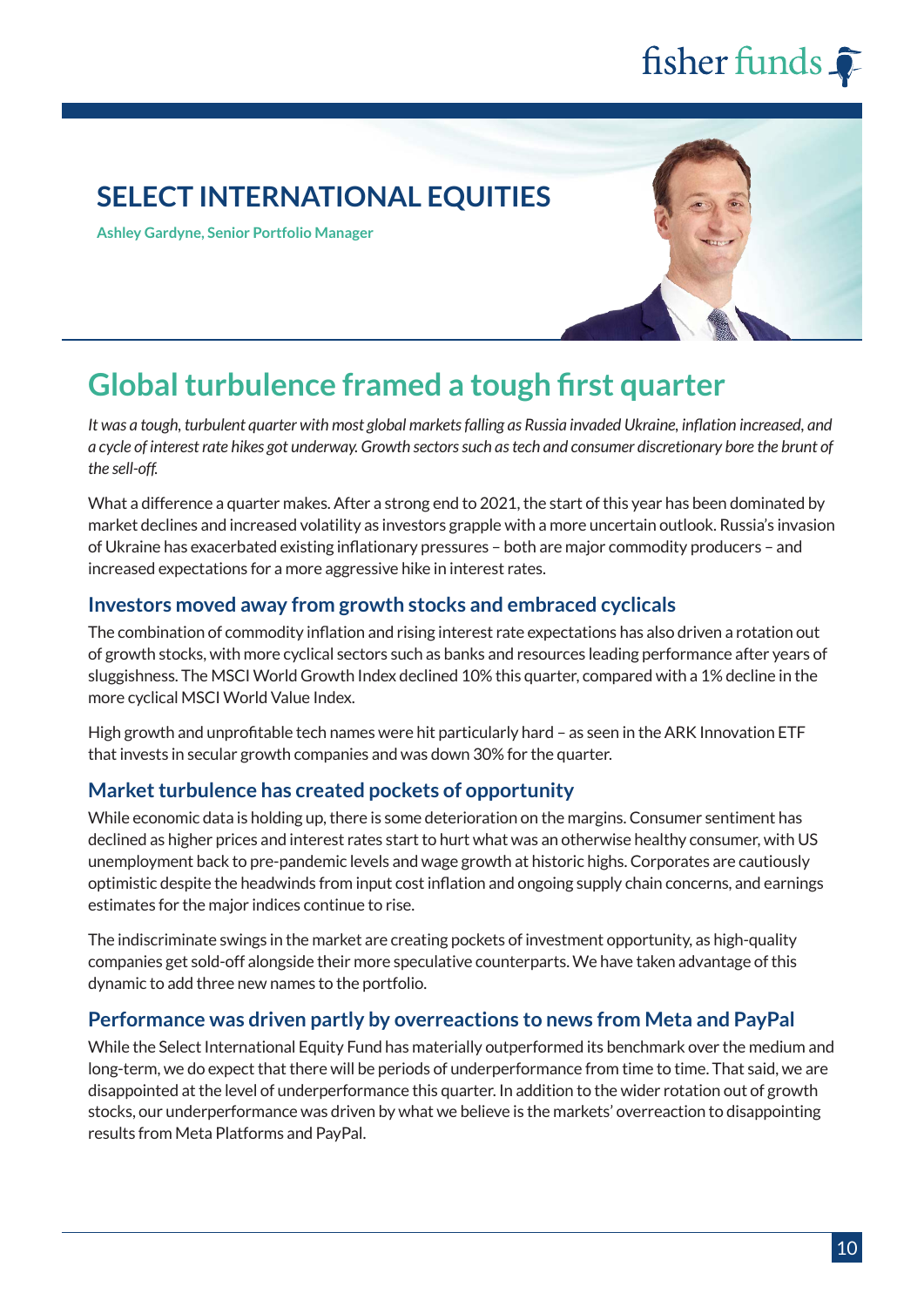Despite these challenges, we still believe in the fundamentals of our businesses. And while sentiment moves markets in the near-term, long-term performance is driven by these fundamentals. We have revisited our investment thesis for each of our holdings and are confident in the long-term prospects for our portfolio companies. The portfolio should grow earnings at a significantly faster rate than the market, but it is trading at historically low levels relative to the wider index.

PayPal (-40%) and Meta (-35%) both fell following weaker than expected guidance. In both cases, we believe the market has overreacted to what we see as temporary headwinds.

PayPal fell following their earnings announcement, where the company removed their aspirational longterm target of having 750 million users. As rapidly acquiring new users is costly, the company would rather focus on driving revenue growth by deepening engagement with their existing users. While they are still targeting close to 10% annual user growth, investors were looking for more. The stock is now back at pre-COVID levels despite the business generating over 40% more revenue today. We believe the company has an organic growth profile that is still largely intact, it owns very attractive payments assets, and is exposed to strong secular e-commerce tailwinds.

Meta (formerly Facebook) reported 20% revenue growth for Q4 2021 – ahead of market expectations – but their commentary on growth for this year disappointed the market. They are seeing some headwinds in advertising demand after changes from Apple that impact ad tracking. Users are also spending more time on Meta's new Reels (short video product) and Meta haven't put much ad load on this new product yet.

All considered, this means revenue in 2022 is likely to grow at about 11%, compared to the 17% growth previously expected. While the result was disappointing, Meta is still the dominant social media platform with close to 3 billion users globally and will continue to benefit from the structural growth of digital advertising. We expect revenue growth to improve throughout the second half of 2022 as some of these headwinds subside.

On the positive side of the ledger, Dollar Tree (+12%) shares were up during the quarter. The firm reported it has completed the 25% price increase to \$1.25 in its fixed price banner ahead of schedule, with a positive impact on store sales. More importantly, the company appointed Richard Dreiling, ex-Dollar General CEO, as the new Executive Chairman. Details around any potential shift in strategy are still limited, but given Dreiling's phenomenal record at Dollar General, we are not surprised this is being viewed positively by the market.

Hexcel (+13%) shares rose in the quarter as unparalleled demand for air travel post COVID and increasing fuel prices have increased expectations for airlines to resume their purchase of new, more fuel-efficient aircraft. As one of the leading suppliers of carbon-fibre components for new aircraft, Hexcel is a key beneficiary of ramping aircraft production levels.

#### **Portfolio activity – we have added three new companies**

We added three new companies to our portfolio this quarter: Netflix, Salesforce, and Microsoft. We exited our positions in Adidas and Hilton to fund these additions. One of the benefits of active management is the ability to take advantage of any short-term irrationality in markets to invest in high quality businesses that are oversold. Hilton was added to the portfolio during the 2020 COVID sell-off, and its share price has since doubled as global travel has resumed.

Netflix is the world's leading streaming service with 222 million members in over 190 countries. The company's scale in content creation, and ability to spread this cost over its huge global audience base, gives it a significant cost advantage versus peers. It can create more content than its peers - at a lower cost per subscriber – allowing it to continually improve its user value proposition. We believe this advantage will only get stronger with time.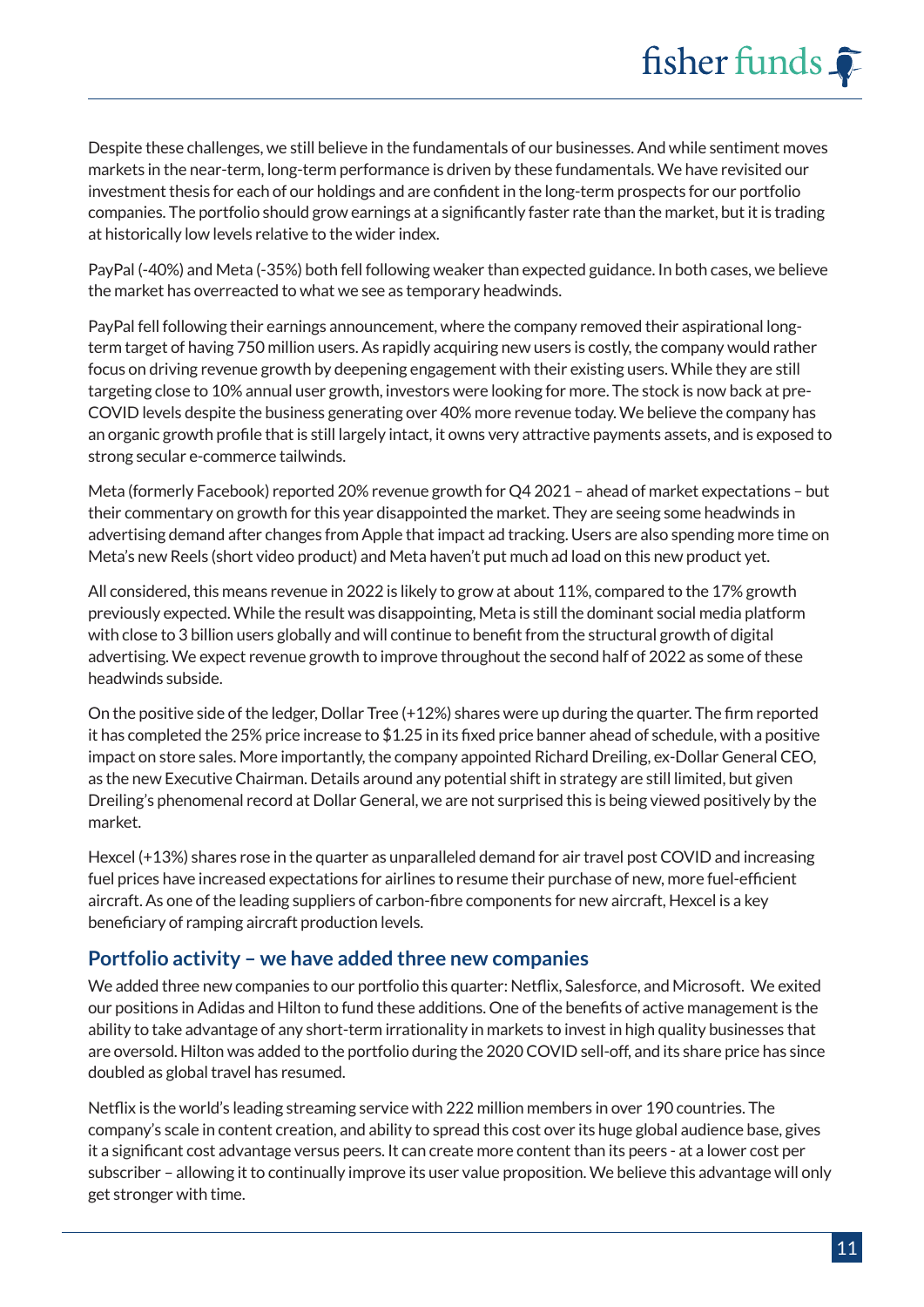

This scale and content advantage, combined with a large global addressable market (750 million potential subscribers ex-China) and pricing power supports our view that Netflix is a quality business with a wide moat, large growth opportunity, and an exceptional management team. With the sell-off in growth stocks, we were able to buy Netflix at a 45% discount to its November highs.

Salesforce is the dominant global provider of cloud-based customer relationship management (CRM) technology, and its business-critical software offerings are used by 90% of Fortune 500 companies. We see Salesforce as a quality business that is well-positioned to build market share in the fast-growing enterprise software market. The company benefits from high customer switching costs, pricing power, and a brand reputation as a reliable partner for Fortune 500 companies – which helps drive adoption with new customers.

Microsoft is a well-known mega-cap software business that is viewed by many IT departments as their most critical vendor. As businesses globally perform digital transformations and move to the cloud, Microsoft is well positioned to capture this long-term trend through their Azure business. Microsoft's scale gives the company an opportunity to become the premier cloud service provider and offer value for money across products and services which are used by almost all enterprises across the globe.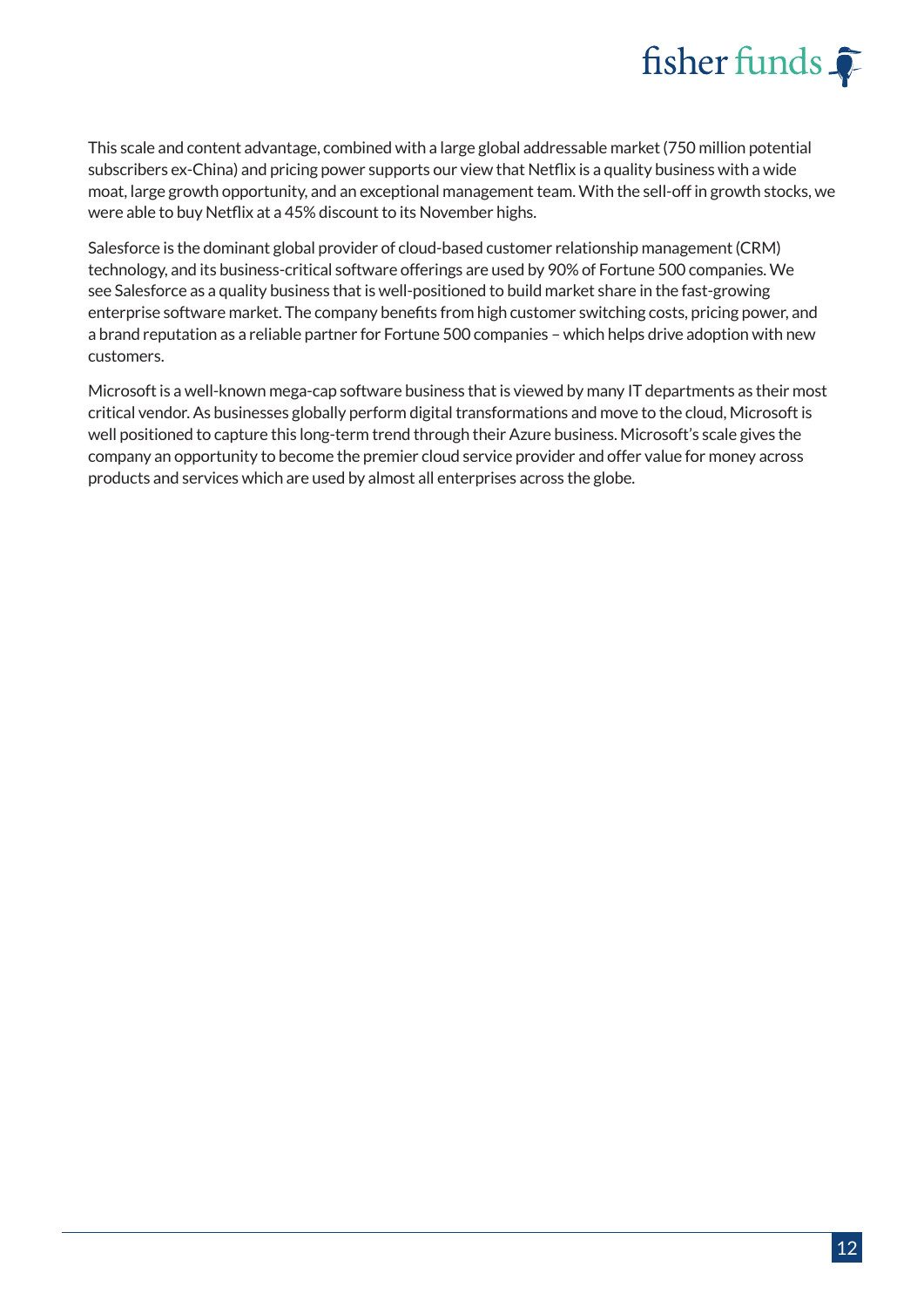### **NEW ZEALAND CASH AND FIXED INTEREST**

**David McLeish, Senior Portfolio Manager**



## **Bond prospects brighten despite looming inflation**

Inflation is creating risk and uncertainty, but with bond yields at decade highs, the future for this beleaguered asset class looks increasingly bright. Investors will need fortitude in the short term to realise longer term benefits.

It was a tough quarter for both the cash and New Zealand fixed interest asset classes. Inflation continues to run hot and central banks are signalling that more needs to be done to rein it in. As a result, investors continue to raise their expectations for future interest rates, causing bond yields to rise and fixed interest asset prices to fall.

Fixed interest markets remain challenging as inflation becomes more unpredictable.

#### **Rising cash rate expectations have improved the long-term outlook for bonds**

The driving force behind the bond market sell-off is the expectation that central banks will need to be more forceful in raising overnight cash rates to rein in inflation.

These expectations for future cash rate rises are now reaching extreme levels in some parts. The most extreme of which looks to be here in New Zealand. Short-term bond yields now embed a series of nine quarter-of-a-percent hikes to the Official Cash Rate in just the remaining seven months of the year. Last quarter this was six similar-sized hikes – even then we thought this was extreme.

It is important to remember that, because of the way bonds work, these future cash rate expectations are now captured inside the lower prices of bonds today. This makes short-dated New Zealand fixed interest assets, in particular, an increasingly attractive proposition in our opinion.

#### **Inflation is complex and unpredictable, making it a huge wildcard**

Basing an investment decision purely on something as unpredictable as inflation is not going to be a winning long-term investment strategy. Which is why we don't do it. But that doesn't mean fixed interest assets are unattractive. In fact, we would argue quite the opposite.

The higher bond yields now on offer, which provide greater income to fixed interest investors, are a direct result of this recent inflation spike. It is hard to have higher bond yields without higher inflation. Therefore, to benefit from higher bond yields we must be willing to accept higher inflation, at least in the near-term.

While it is futile to try to predict when inflation will come back down, we are reminded of the adage that 'the best solution for high prices is high prices'. We should expect both higher supply and lower demand for goods in response to higher prices. This will eventually drive these markets back into balance, bringing inflation down with it.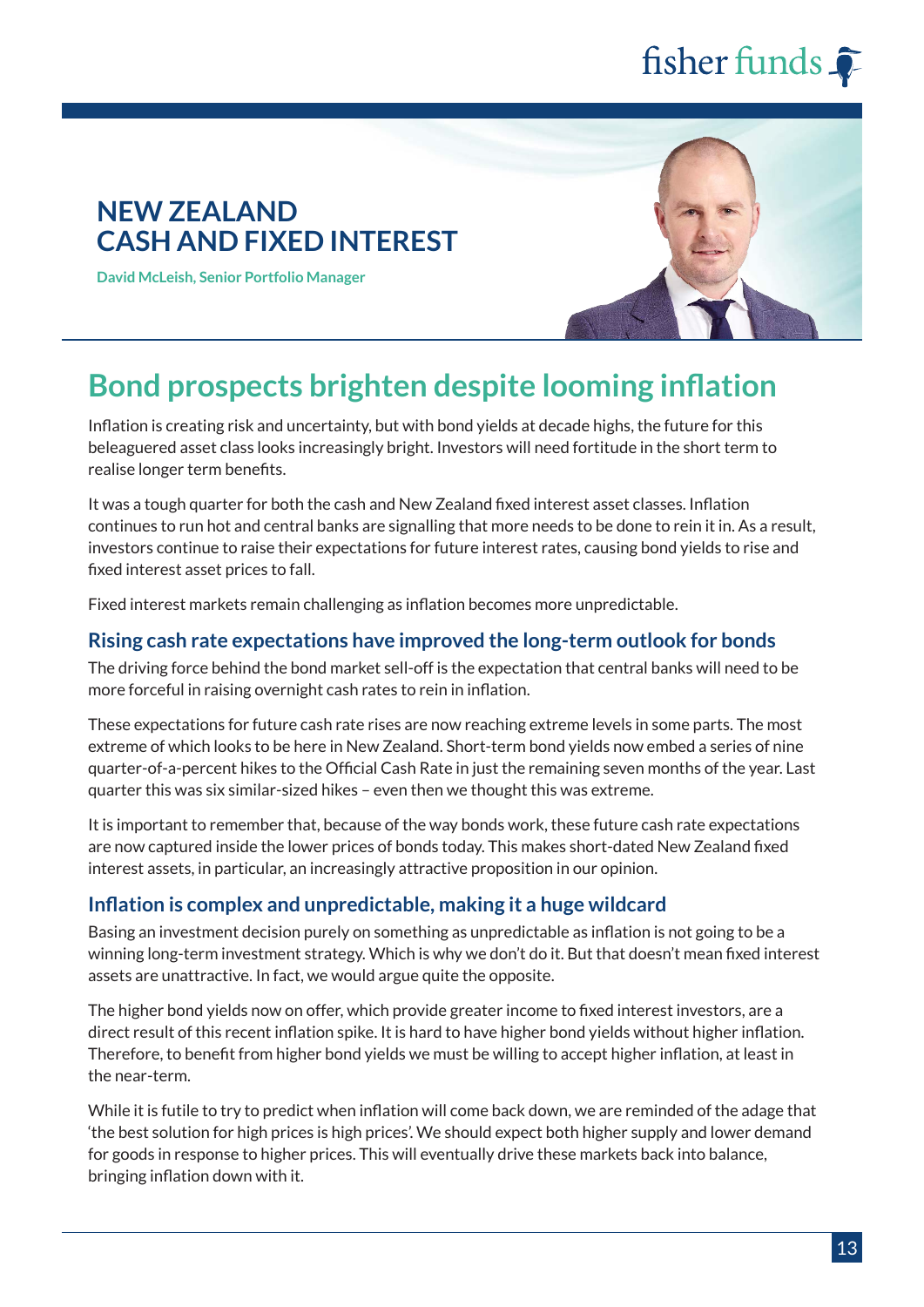#### **Concerns about growth offer an important silver lining**

As expectations for higher cash rates become more extreme, the risk rises that this will cause an economic downturn. This has been a particularly negative development for global corporate bonds of late because their price is impacted by both underlying interest rates and credit risk assumptions. Both have increased sharply in recent months.

We agree that cash rate rises of this magnitude would likely cause many economies to tip over into a downturn. We think it is less likely that this many cash rate rises will ultimately be required to rein in inflation.

#### **Portfolio activity**

We have been reducing our holdings in selected New Zealand BBB-rated corporate bonds given their considerable outperformance versus both government bonds and equivalent credit investments offshore.

To maintain our overweight duration position within the cash portfolio, we have been reinvesting maturing assets into 1-2 year fixed rate bonds.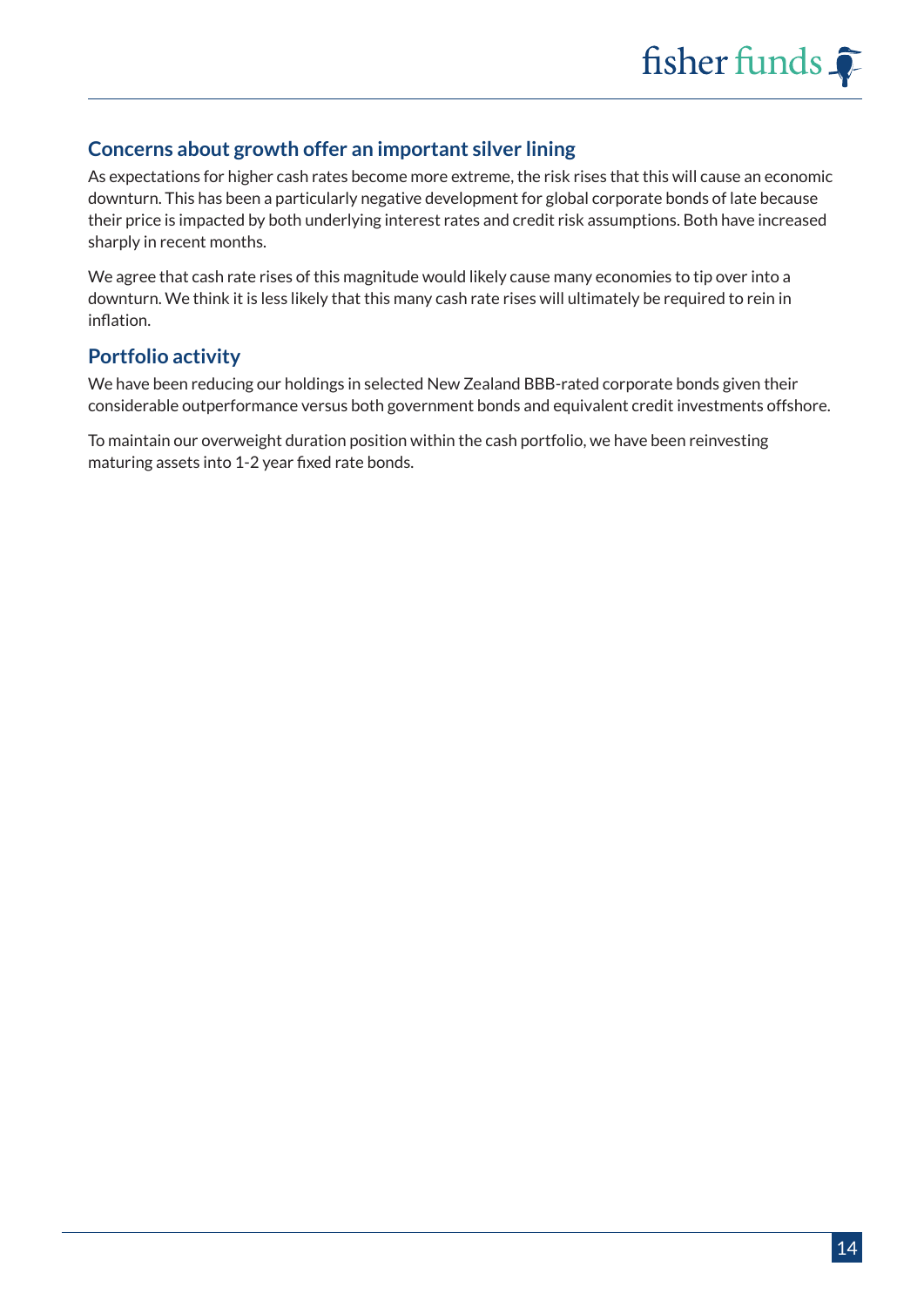# **PROPERTY AND INFRASTRUCTURE Sam Dickie, Senior Portfolio Manager**

## **Infrastructure proved a useful defensive play**

*In a difficult quarter for both equities and fixed interest investments, our infrastructure shares weathered the storm well.*



The quarterly returns for various asset classes as at 31 March 2022 **Source:** *Bloomberg; Fisher Funds*

#### **Interest rates and inflation hurt high-growth sectors**

Investors were impacted by sharply rising interest rates on the back of stubborn inflation. At the end of last year, the market was only expecting the US Federal Reserve to raise interest rates twice over the upcoming 12 months. Today, the market is expecting ten rate hikes over the upcoming 12 months! We would expect our portfolio to slightly underperform against this backdrop as the portfolio is tilted towards higher growth companies which are more sensitive to interest rates.

High growth sectors and companies were hit hardest. For example, datacentres (Equinix), cellular towers (American Tower and Crown Castle), and higher growth property companies and utilities (Goodman Group and American Water) had the biggest share price falls.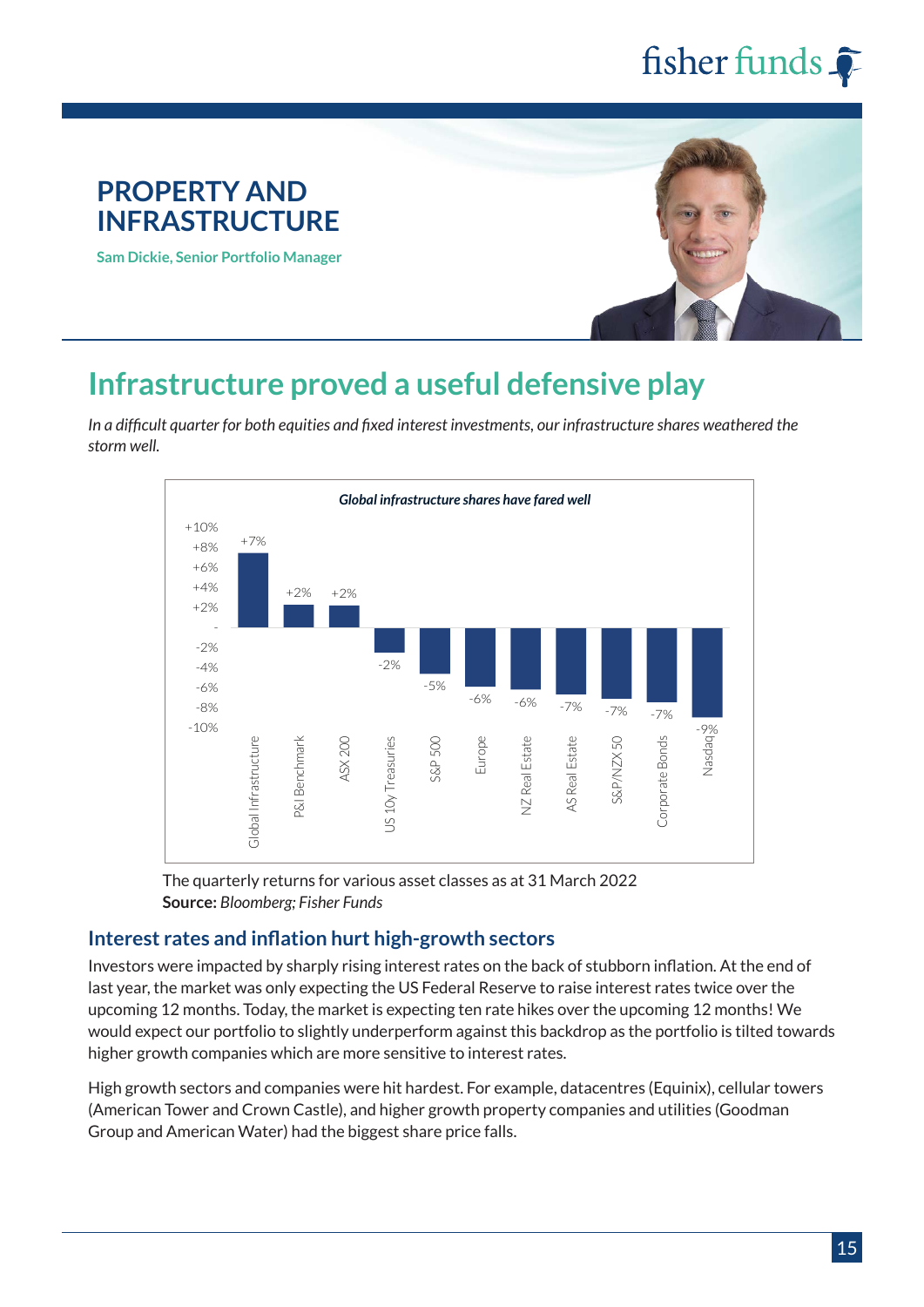We have had a modest exposure to energy infrastructure companies compared to the benchmark index. Over time this has assisted relative performance as these companies have underperformed. However, during the period the energy crisis boosted investors desire to own these companies.

#### **We've examined our investments – and added to stocks with attractive valuations**

The good news is we are starting to see more attractive valuations in the portfolio. That is a function of both price falls and the continued growth of cash flows for these companies.

As share prices have fallen, we have deployed cash into the most attractive opportunities. These are companies where the long-term picture hasn't altered, but the stock price and price-to-earnings ratio have fallen sharply. We have upgraded target weightings and bought shares in American Tower, Crown Castle, Goodman Group and Norfolk Southern.

#### **Portfolio update – still heading in the right direction**

The portfolio had an encouraging reporting season. Almost all of the companies' results updates or trading updates met or exceeded expectations.

#### **US energy infrastructure companies were the standout performers**

Kinder Morgan and Enterprise Products delivered strong returns for the quarter. Oil and gas prices have increased sharply in 2022 because of returning demand for fuel, constrained supply plus geopolitical concerns given the war in Ukraine. In the short term, higher commodity prices will likely result in higher production and volumes, and both companies have some direct exposure to the higher commodity prices. If energy prices remain high, it is possible there will be more investment from producers in bringing mothballed or new assets back online which will drive higher volumes.

The companies trade on relatively low multiples of cash flow and the sector has been under-weighted by investors after years of underperformance. These companies are what we describe as "quality on sale" given their high-quality assets.

Longer term, the global transition to lower emissions energy is likely to mean volumes do not grow much structurally despite higher energy prices. Kinder Morgan has acknowledged the energy transition as a key theme in its investor day. This structural overlay is why they have not been larger positions in the portfolio.

#### **US mobile tower companies were a drag on performance**

Our large positions in US mobile tower owners American Tower and Crown Castle were down sharply in the quarter, as were other tower companies and companies with exposure to high growth specialty property. This was disappointing but we put the fall down to a market-wide rotation away from the higher growth companies in the sector rather than a change in fundamentals.

Stepping back, we think these businesses have the widest moats in our investment universe, and the decade long double-digit growth story is intact. Activity levels and leasing remain strong as the major US mobile providers ramp up the roll-out of 5G spectrum.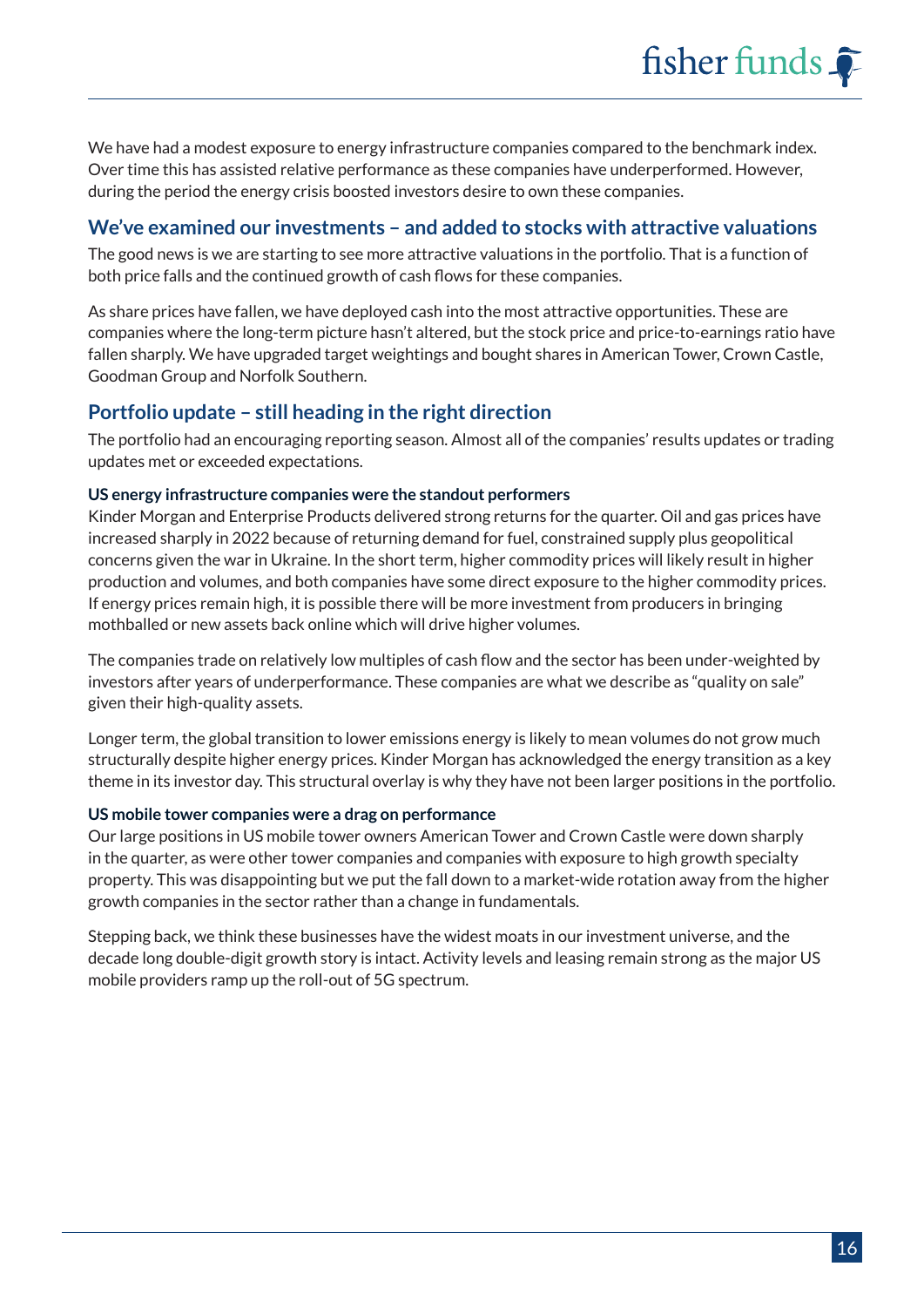

This quarter, the tower owners hit their lowest levels in over four years, relative to US real estate. This was a painful pullback but an attractive opportunity to add to our positions.



Price to cashflow multiple for American Tower - December 2015 to 31 March 2022 **Source:** *Bloomberg; Fisher Funds*

Airport investments will benefit from strong pent-up demand for travel

Auckland Airport's share price rallied late in the quarter as the New Zealand government accelerated the removal of border restrictions and isolation requirements. These have been a key barrier to people booking flights, and we expect demand for travel to increase as a result.

When we look around the world, leisure and business travel is picking back up sharply. Delta Airlines' CEO said during March, "Last week was our highest cash sales day in the 100-year history of Delta Airlines. We have never seen demand turn on so quickly as it has after Omicron". United Airlines' CEO said "People want to get back out. They want to connect. Business traffic is booming. The pandemic really does seem to be behind us here in the US, and bookings across most of the network are at normal levels".

People are itching to take overdue trips. And the share prices of most airports are still below pre-COVID levels.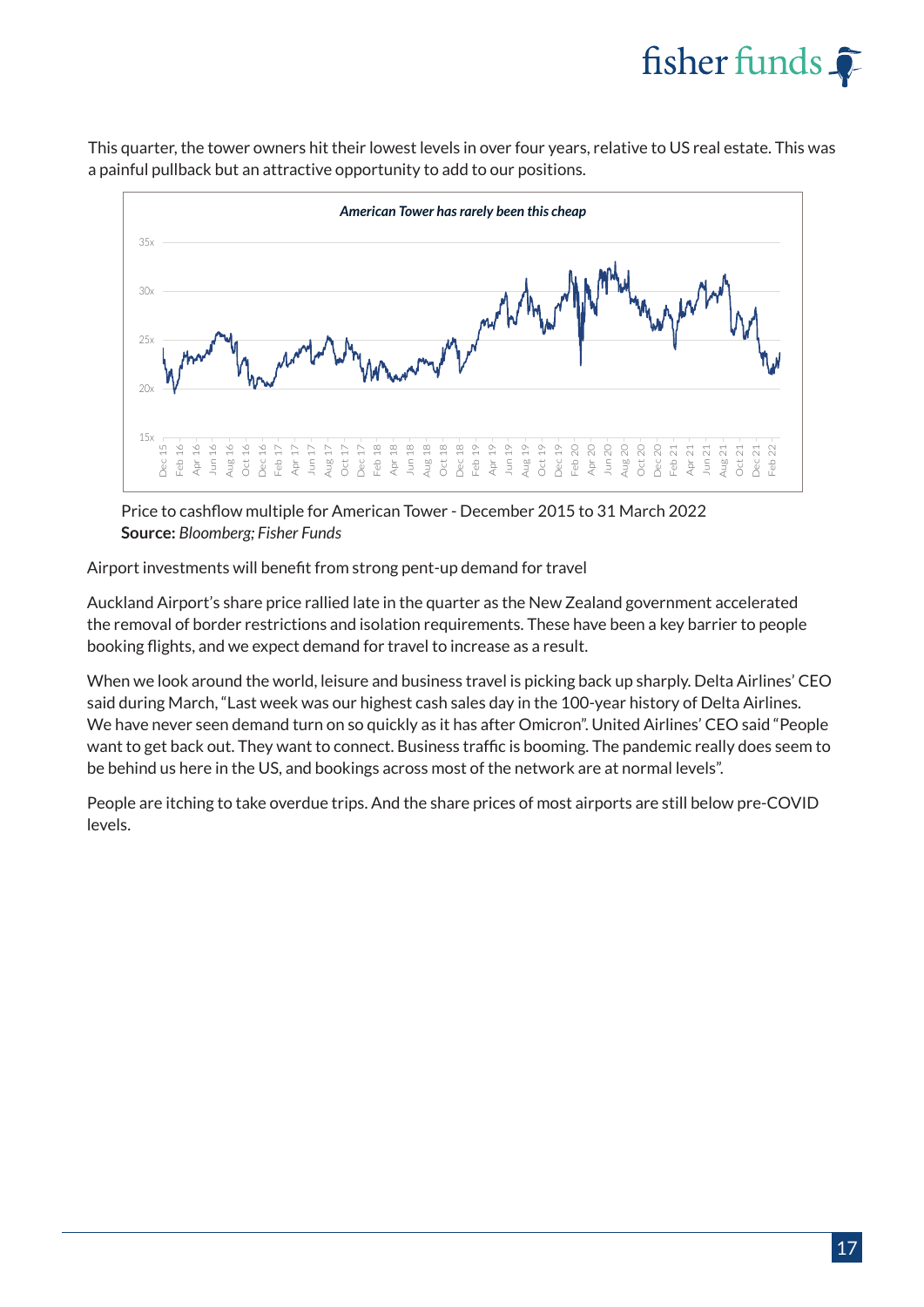

## **MARKET MOVEMENTS**

### As at 31 March 2022

|                                             | <b>Closing</b> | <b>Changes over:</b> |         |         |  |
|---------------------------------------------|----------------|----------------------|---------|---------|--|
|                                             | <b>Values</b>  | 3 Mths               | 6 Mths  | 12 Mths |  |
| <b>Stock Markets*</b>                       |                | %                    | %       | %       |  |
| S&P Global LargeMidCap (\$NZ)               | N/A            | $-6.9$               | 0.0     | 8.0     |  |
| USA - S&P 500                               | 9527           | $-4.6$               | 5.9     | 15.6    |  |
| USA - Nasdag                                | 16991          | $-8.9$               | $-1.3$  | 8.1     |  |
| Japan - Topix                               | 3142           | $-1.2$               | $-2.8$  | 2.0     |  |
| <b>UK-FTSF100</b>                           | 7524           | 2.9                  | 7.8     | 16.1    |  |
| Germany - DAX                               | 14415          | $-9.3$               | $-5.5$  | $-4.0$  |  |
| France - CAC40                              | 18998          | $-6.7$               | 2.5     | 12.3    |  |
| HK - Hang Seng                              | 67728          | $-5.7$               | $-10.1$ | $-20.4$ |  |
| Australia - S&P 200                         | 88049          | 2.2                  | 44      | 15.0    |  |
| NZ-S&P/NZX 50 Gross Index (inc imp credits) | 14955          | $-6.8$               | $-8.5$  | $-2.9$  |  |
| Market Volatility - VIX                     | 20.6           | 19.4                 | $-11.1$ | 6.0     |  |

| <b>Property</b>                                     |        |     |  |
|-----------------------------------------------------|--------|-----|--|
| S&P/NZX All Real Estate (inc imp credits)           | 1932.7 |     |  |
| S&P Global Infrastructure Index<br>(70% Hedged NZD) | 68136  | ヿソユ |  |

| Ten Year Bonds | Zσ   | Yield Changes |      |       |
|----------------|------|---------------|------|-------|
| USA            | 2.32 | 0.80          | 0.80 | ่า 58 |
| Japan          | በ 22 | በ 15          | 0.15 | 0.13  |
| United Kingdom | 1.63 | 0.67          | 0.69 | N 81  |
| Australia      | 2.83 | 1.16          | 1.34 | 1 ()4 |
| New Zealand    | 3 22 | 0.83          | つつ   | -41   |

| 90-Day Interest Rates |      | <b>Yield Changes</b> |    |  |
|-----------------------|------|----------------------|----|--|
|                       | በ 52 | 14K                  |    |  |
| Japan                 |      |                      |    |  |
| United Kingdom        |      |                      |    |  |
| Australia             | ነ 21 | 13                   | 19 |  |
| New Zealand           |      |                      |    |  |